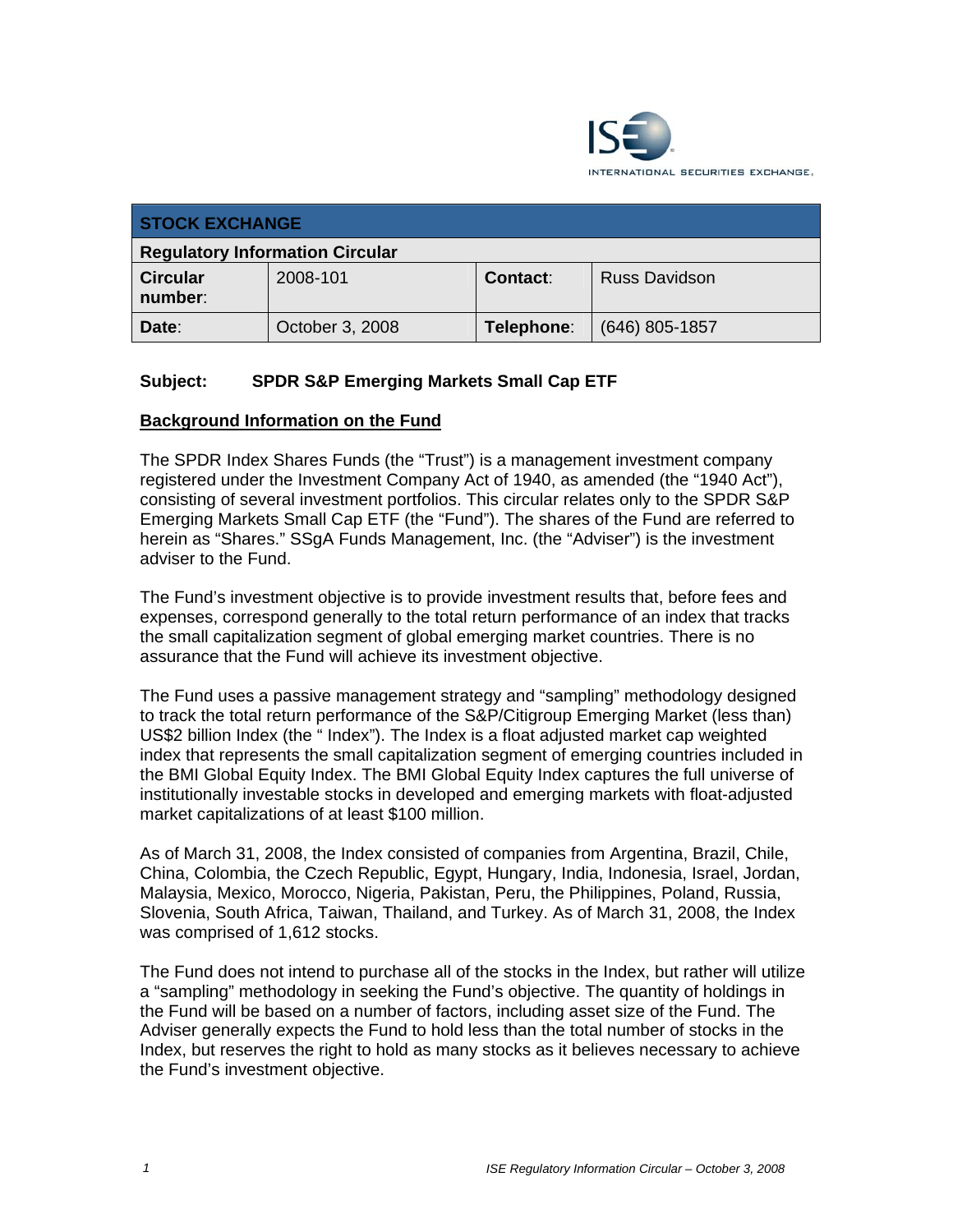The Adviser seeks a correlation of 0.95 or better between the Fund's performance and the performance of the Index; however, a number of factors may affect the Fund's ability to achieve a high correlation with the Index, including the degree to which the Fund utilizes a sampling methodology. There can be no guarantee that a Fund will achieve a high degree of correlation. A correlation of 1.00 would represent perfect correlation. The Adviser, in seeking to achieve each Fund's investment objective, utilizes a sampling methodology. Sampling means that the Adviser uses quantitative analysis to select securities that represent a sample of securities in the relevant Index that have a similar investment profile as the relevant Index in terms of key risk factors, performance attributes and other characteristics. These include industry weightings, market capitalization, and other financial characteristics of securities. The quantity of holdings in each Fund will be based on a number of factors, including asset size of each Fund. The Adviser generally expects each Fund to hold less than the total number of securities in its Index, but reserves the right to hold as many securities as it believes necessary to achieve each Fund's investment objective.

In addition, from time to time, securities are added to or removed from an Index and consequently the countries represented by an Index may change. The Adviser may sell securities that are represented in an Index, or purchase securities that are not yet represented in an Index, in anticipation of their removal from or addition to an Index. Further, the Adviser may choose to overweight securities in an Index, purchase or sell securities not in an Index, or utilize various combinations of other available investment techniques, in seeking to track an Index.

The Adviser will normally invest at least 80% of the Fund's assets in the securities of companies in the Index. Such investments include stocks, American Depositary Receipts ("ADRs") and Global Depositary Receipts ("GDRs") that trade on developed market exchanges, such as the Hong Kong Stock Exchange, London Stock Exchange, NASDAQ Stock Market, and New York Stock Exchange. The Adviser may purchase an ADR or GDR as a replacement for the actual foreign security in the Index. The Adviser may also purchase the actual foreign security as a replacement for an ADR or GDR included in the Index. The Fund will provide shareholders with at least 60 days notice prior to any material change in the above-noted 80% investment policy or its benchmark Index.

As described more fully in the Trust's prospectus and Statement of Additional Information, the Fund will issue and redeem Shares on a continuous basis at their net asset value ("NAV") only in large blocks of 100,000 Shares (each, a "Creation Unit"). Creation Units will be issued and redeemed principally in-kind for securities included in the underlying index. Except when aggregated in Creation Units, the Shares may not be redeemed with the Fund.

Income dividend distributions, if any, are distributed to shareholders annually. Net capital gains are distributed at least annually.

Shares are held in book-entry form, which means that no Share certificates are issued. The Depository Trust Company or its nominee is the record owner of all outstanding Shares of the Funds and is recognized as the owner of all Shares for all purposes. The NAV per Share for the Fund is computed by dividing the value of the net assets of the Fund (i.e., the value of its total assets less total liabilities) by the total number of Shares outstanding. Expenses and fees are accrued daily and taken into account for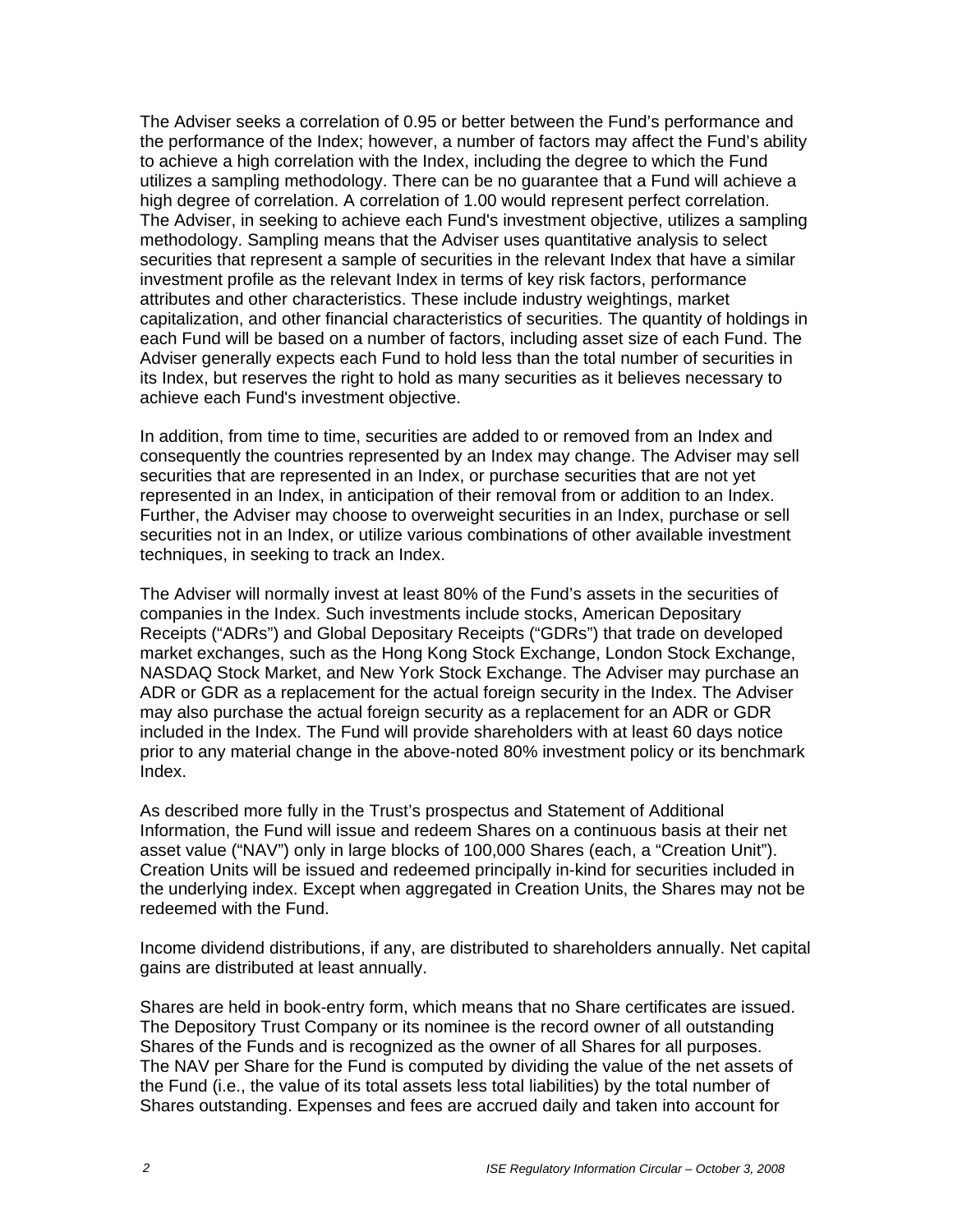purposes of determining NAV. The NAV of each Fund is determined each business day after the close of trading (ordinarily 4:00 p.m., Eastern Time or "ET") of the New York Stock Exchange. Any assets or liabilities denominated in currencies other than the U.S. dollar are converted into U.S. dollars at the current market rates on the date of valuation as quoted by one or more sources.

The registration statement for the Fund describes the various fees and expenses for the Fund's Shares. For a more complete description of the Fund and the underlying Index, visit the Fund's website at www.spdretfs.com.

## **Purchases and Redemptions in Creation Unit Size**

Equity EAMs are hereby informed that procedures for purchases and redemptions of Shares in Creation Unit Size are described in the Trust's prospectus and SAI, and that Shares are not individually redeemable but are redeemable only in Creation Unit Size aggregations or multiples thereof.

### **Principal Risks**

Interested persons are referred to the discussion in the prospectus for the Fund of the principal risks of an investment in the Fund. These include tracking error risk (factors causing the Fund's performance to not match the performance of the underlying index), market trading risk (for example, trading halts, trading above or below net asset value), investment style risk, sector risk, investment approach risk, non-diversification risk, issuer-specific risk, management risk, foreign securities risk, emerging markets risk, small cap risk, micro cap risk and currency risk.

## **Exchange Rules Applicable to Trading in the Shares**

The Shares are considered equity securities, thus rendering trading in the Shares subject to the Exchange's existing rules governing the trading of equity securities.

#### **Trading Hours**

The Shares will trade on ISE between 9:00 a.m. and 4:00 p.m. ET.

Equity EAMs trading the Shares during the Pre-Market Session are exposed to the risk of the lack of the calculation or dissemination of underlying index value or intraday indicative value ("IIV"). For certain derivative securities products, an updated underlying index value or IIV may not be calculated or publicly disseminated in the Pre-Market hours. Since the underlying index value and IIV are not calculated or widely disseminated during Pre-Market hours, an investor who is unable to calculate implied values for certain derivative securities products during Pre-Market hours may be at a disadvantage to market professionals.

## **Trading Halts**

ISE will halt trading in the Shares of a Trust in accordance with ISE Rule 2101(a)(2)(iii). The grounds for a halt under this Rule include a halt by the primary market because it stops trading the Shares and/or a halt because dissemination of the IIV or applicable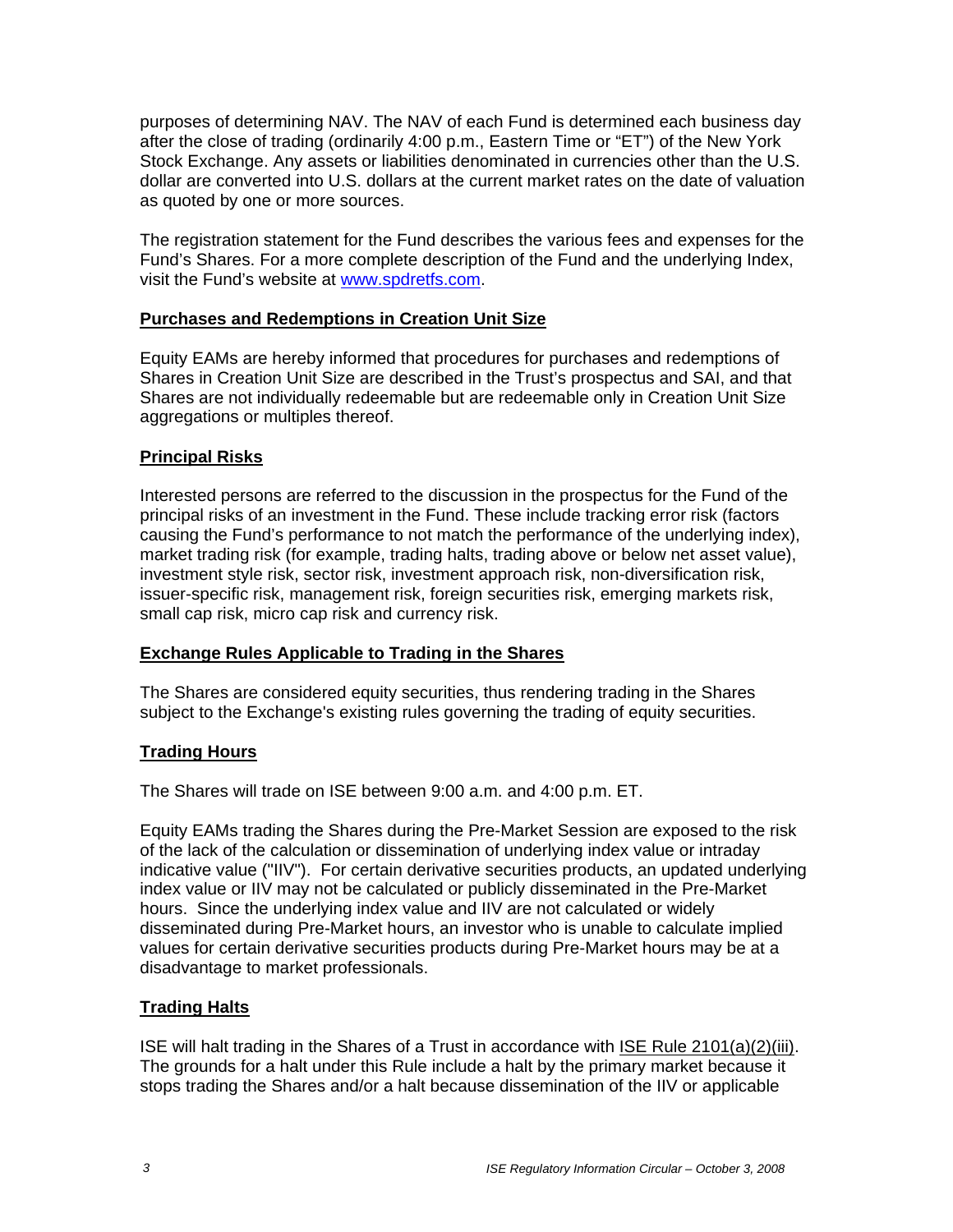currency spot price has ceased, or a halt for other regulatory reasons. In addition, ISE will stop trading the Shares of a Trust if the primary market de-lists the Shares.

## **Delivery of a Prospectus**

Pursuant to federal securities laws, investors purchasing Shares must receive a prospectus prior to or concurrently with the confirmation of a transaction. Investors purchasing Shares directly from the Fund (by delivery of the Deposit Amount) must also receive a prospectus.

Prospectuses may be obtained through the Distributor or on the Fund's website. The Prospectus does not contain all of the information set forth in the registration statement (including the exhibits to the registration statement), parts of which have been omitted in accordance with the rules and regulations of the SEC. For further information about the Fund, please refer to the Trust's registration statement.

### **Exemptive, Interpretive and No-Action Relief Under Federal Securities Regulations**

The SEC has issued exemptive, interpretive or no-action relief from certain provisions of rules under the Securities Exchange Act of 1934 (the "Act") regarding trading in the above mentioned exchange-traded Fund.

## **Regulation M Exemptions**

Generally, Rules 101 and 102 of Regulation M prohibit any "distribution participant" and its "affiliated purchasers" from bidding for, purchasing, or attempting to induce any person to bid for or purchase any security which is the subject of a distribution until after the applicable restricted period, except as specifically permitted in Regulation M. The provisions of the Rules apply to underwriters, prospective underwriters, brokers, dealers, and other persons who have agreed to participate or are participating in a distribution of securities.

The SEC has granted an exemption from Rule 101 under Regulation M to permit persons participating in a distribution of shares of the above-mentioned Fund to engage in secondary market transactions in such shares during their participation in such a distribution. In addition, the SEC has granted relief under Regulation M to permit persons who may be deemed to be participating in the distribution of Shares of the above-mentioned Fund (i) to purchase securities for the purpose of purchasing Creation Unit Aggregations of Fund Shares and (ii) to tender securities for redemption in Creation Unit Aggregations. Further, the SEC has clarified that the tender of Fund Shares to the Fund for redemption does not constitute a bid for or purchase of any of the Fund's securities during the restricted period of Rule 101. The SEC has also granted an exemption pursuant to paragraph (e) of Rule 102 under Regulation M to allow the redemption of Fund Shares in Creation Unit Aggregations during the continuous offering of Shares.

### **Customer Confirmations for Creation or Redemption of Fund Shares (SEC Rule 10b-10)**

Broker-dealers who handle purchases or redemptions of Fund Shares in Creation Unit size for customers will be permitted to provide such customers with a statement of the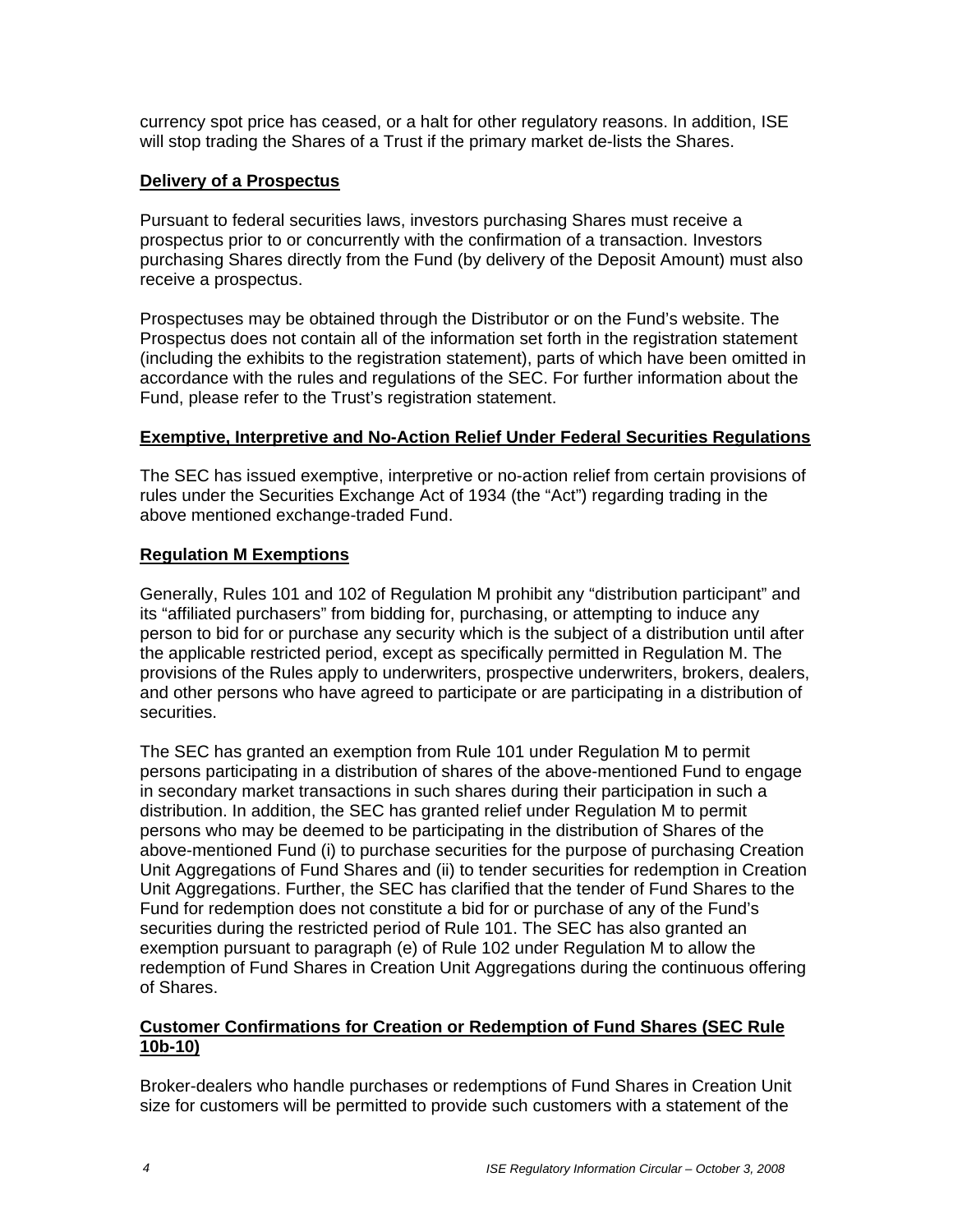number of Creation Unit Aggregations created or redeemed without providing a statement of the identity, number and price of shares of the individual securities tendered to the Fund for purposes of purchasing Creation Unit Aggregations ("Deposit Securities") or the identity, number and price of shares to be delivered by the Trust for the Fund to the redeeming holder ("Redemption Securities"). The composition of the securities required to be tendered to the Fund for creation purposes and of the securities to be delivered on redemption will be disseminated each business day and will be applicable to requests for creations or redemption, as the case may be, on that day. This exemptive relief under Rule 10b-10 with respect to creations and redemptions is subject to the following conditions:

- 1. Confirmations to customers engaging in creations or redemptions must state that all information required by Rule 10b-10 will be provided upon request;
- 2. Any such request by a customer for information required by Rule 10b-10 will be filed in a timely manner, in accordance with Rule 10b-10(c);
- 3. Except for the identity, number and price of shares of the component securities of the Deposit Securities and Redemption Securities, as described above, confirmations to customers must disclose all other information required by Rule 10b-10(a).

## **SEC Rule 14e-5**

An exemption from Rule 14e-5 has been granted to permit any person acting as a dealer-manager of a tender offer for a component security of the Fund (1) to redeem Fund Shares in Creation Unit Aggregations from the issuer that may include a security subject to such tender offer and (2) to purchase Fund Shares during such tender offer. In addition, a no-action position has been taken under Rule 14e-5 if a broker-dealer acting as a dealer-manager of a tender offer for a security of the Fund purchases or arranges to purchase such securities in the secondary market for the purpose of tendering such securities to purchase one or more Creation Unit Aggregations of Shares, if made in conformance with the following:

- 1. such bids or purchases are effected in the ordinary course of business, in connection with a basket of 20 or more securities in which any security that is the subject of a distribution, or any reference security, does not comprise more than 5% of the value of the basket purchased; or
- 2. purchases are effected as adjustments to such basket in the ordinary course of business as a result of a change in the composition of the underlying index; and
- 3. such bids or purchases are not effected for the purpose of facilitating such tender offer.

## **Section 11(d)(1); SEC Rules 11d1-1 and 11d1-2**

Section 11(d)(1) of the Act generally prohibits a person who is both a broker and a dealer from effecting any transaction in which the broker-dealer extends credit to a customer on any security which was part of a new issue in the distribution of which he participated as a member of a selling syndicate or group within thirty days prior to such transaction. The SEC has clarified that Section 11(d)(1) does not apply to broker-dealers that are not Authorized Participants (and, therefore, do not create Creation Unit Aggregations) that engage in both proprietary and customer transactions in Shares of the Fund in the secondary market, and for broker-dealer Authorized Participants that engage in creations of Creation Unit Aggregations. This relief is subject to specific conditions, including the condition that such broker-dealer (whether or not an Authorized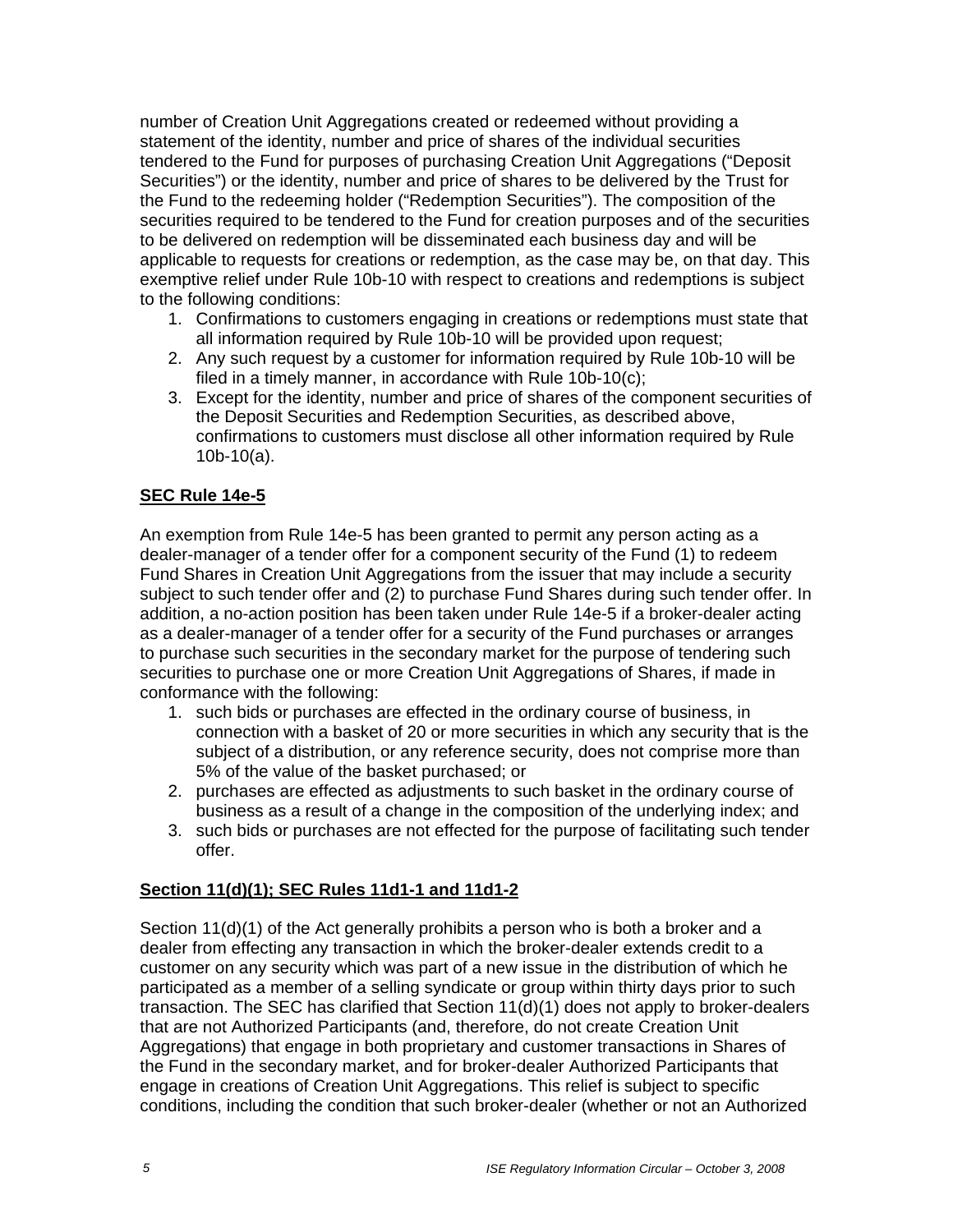Participant) does not, directly or indirectly, receive from the fund complex any payment, compensation or other economic incentive to promote or sell the Shares of the Fund to persons outside the fund complex, other than non-cash compensation permitted under NASD Rule 2830(l)(5)(A), (B) or (C). (See letter from Catherine McGuire, Chief Counsel, SEC Division of Market Regulation, to Securities Industry Association, Derivative Products Committee, dated November 21, 2005.) The SEC also has taken a no-action position under Section 11(d)(1) of the Act that broker-dealers may treat Shares of the Fund, for purposes of Rule 11d1-2, as "securities issued by a registered open-end investment company as defined in the Investment Company Act" and thereby extend credit or maintain or arrange for the extension or maintenance of credit on Shares that have been owned by the persons to whom credit is provided for more than 30 days, in reliance on the exemption contained in the rule.

### **SEC Rule 15c1-5 and 15c1-6**

The SEC has taken a no-action position with respect to Rule 15c1-5 and Rule 15c1-6 as to the required disclosure of control by a broker or dealer with respect to creations and redemptions of Fund Shares and secondary market transactions therein. (See letter from Catherine McGuire, Chief Counsel, SEC Division of Market Regulation, to Securities Industry Association, Derivative Products Committee, dated November 21, 2005.)

**This Regulatory Information Bulletin is not a statutory Prospectus. Equity EAMs should consult the Trust's Registration Statement, SAI, Prospectus and the Fund's website for relevant information.**